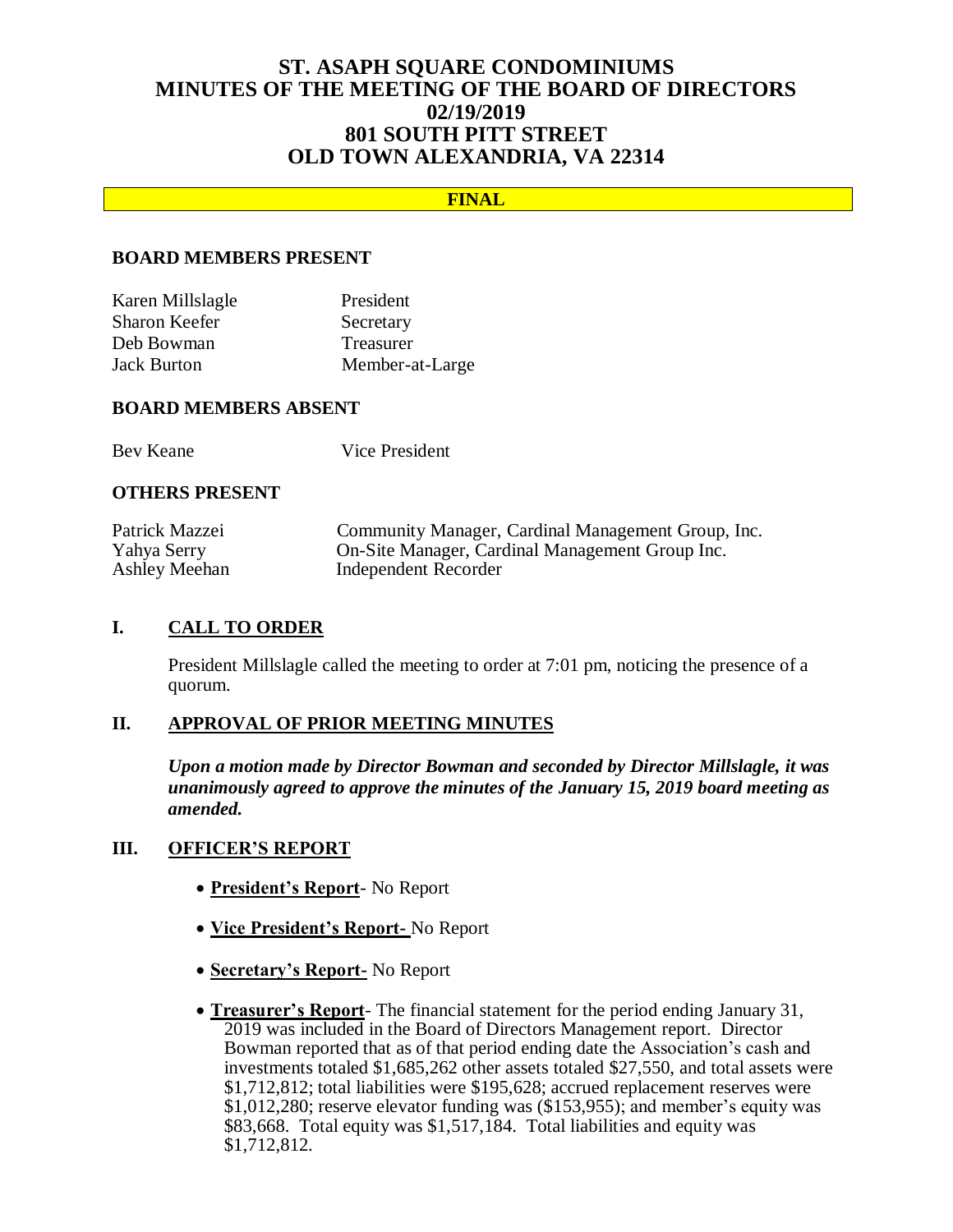### **FINAL**

## **IV. COMMITTEE REPORTS**

- **Landscaping Committee-** No report.
- **Covenants Committee-** No report
- **Pool Committee-** No report other than the e-mail vote that happened about choosing the American Pool contract and signing it. Please see in the section "**New Business".**
- **Social Committee-** No report
- **Welcome Wagon-** Director Keefer reported one new resident in unit #417.
- **Dinner Night Out-** No report

## **V. OTHER REPORTS**

- **City of Alexandria Updates-** No report
- **Website-** The newest newsletter will be posted to the website soon.
- **Newsletter-** No report

### **VI. COMMUNITY FORUM**

- Multiple residents had questions and concerns regarding packages and furniture that are delivered to the building and left in the lobby until they are picked up; sometimes the packages are left overnight. The residents stated they are in the way and makes it hard for them to get around them.
- A resident inquired about the progress of an ongoing insurance claim issue she is having with a neighbor.

### **VII. MANAGEMENT REPORT**

Management reported the following to the Board:

- $\triangleright$  Finances- The financial statement of income and expenses for the association through the close of business on January 31, 2019 were enclosed at *Exhibit B*.
- $\triangleright$  Roofing Status-Management has been in communication with Paul Dow the COO of NV Roofing and there were some final anomalies identified, and are being addressed. As of this report writing, Management is waiting for an update of finalization, as the job is materially complete. Management has decided to wait until the roof is totally reconstructed to its original specification before garnering additional proposals for "snow birds"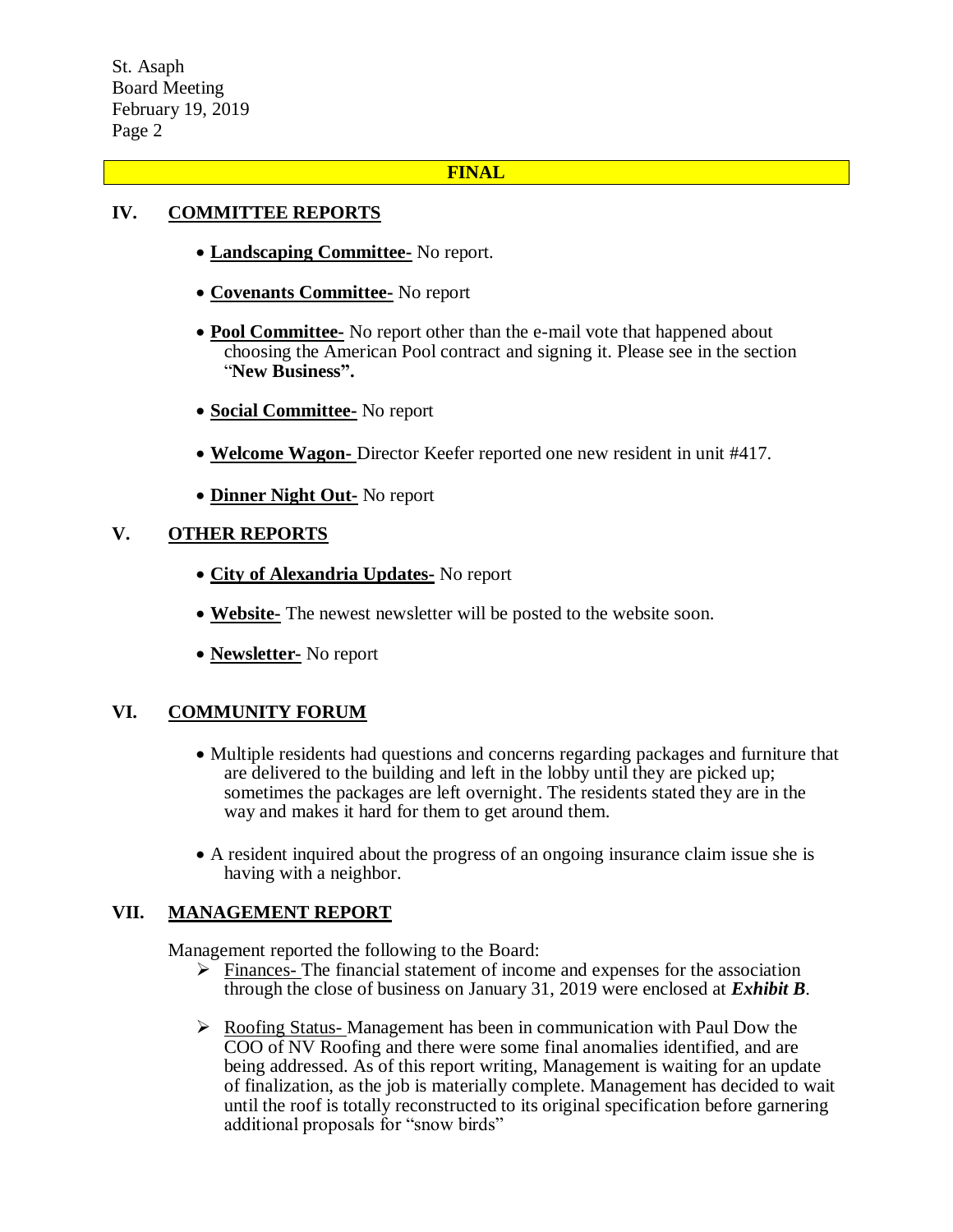### **FINAL**

- $\triangleright$  Concrete- Management has identified (in addition to the pool plaza swimming surface deck) concrete patios that are in need of replacement. We are gathering proposals for the removal and re-pouring of the most egregious defects. At the same time we are addressing the spalled and missing mortar on the Pitt Street entrance and in the barbeque area closest to the Pitt Street side of the plaza deck.
- $\triangleright$  Engineering Concrete-Mosaic Engineering has been on site to inspect and evaluate the plaza deck concrete. The deck continues to hold up, but is in a more advanced state of deterioration due to all the freezing, thawing and water intrusion. In order to schedule this work for the week after Labor Day, Management would like the Board to discuss and decide on the removal of the planters and the re-construction of the patio walls on the courtyard plaza. As the Board is aware, the Engineering firm encourages removal and rebuilding to insure a complete water tight seal of all the poured concrete surfaces. They will also evaluate the need for additional deck drains at the same time. There was discussion regarding this and the Board decided to take the planters out and rebuild it the "right way". **The discussion will continue via e-mail.**
- $\triangleright$  Pool Cover-The pool cover has deteriorated and requires replacement. American Pool Management has provided a proposal for \$2,620 for its replacement. This proposal was enclosed as *Exhibit C.*

### *Upon a motion made by Director Burton and seconded by Director Keefer, it was unanimously agreed to approve the pool cover proposal provided by American Pool Management not to exceed \$2,620.00.*

 $\triangleright$  Pool White Coat-Management will assess the required repairs with the Pool Management Company once weather permits.

### **On Site Manager's Report-** *Exhibit D***-**

\***The report will also be posted on the website in the future as well as in the minutes\***

- $\triangleright$  Upon Management's insistence Waste Management filed an insurance claim to address the damage workers caused to the dumpster room doors. The repair estimate has been forwarded to the insurance company at their request. In response, an adjuster will be sent to assess the damage.
- $\triangleright$  Precision Door & Hardware was contacted by Management to check for the availability and possibly order the Astragals selected by the Board at the January meeting. Precision Door & Hardware has sent a quote that will be presented to the Board.
- $\triangleright$  Management has reached out to two companies to perform repairs to the wallpaper by the Pitt Street lobby. As of this report, they have not responded.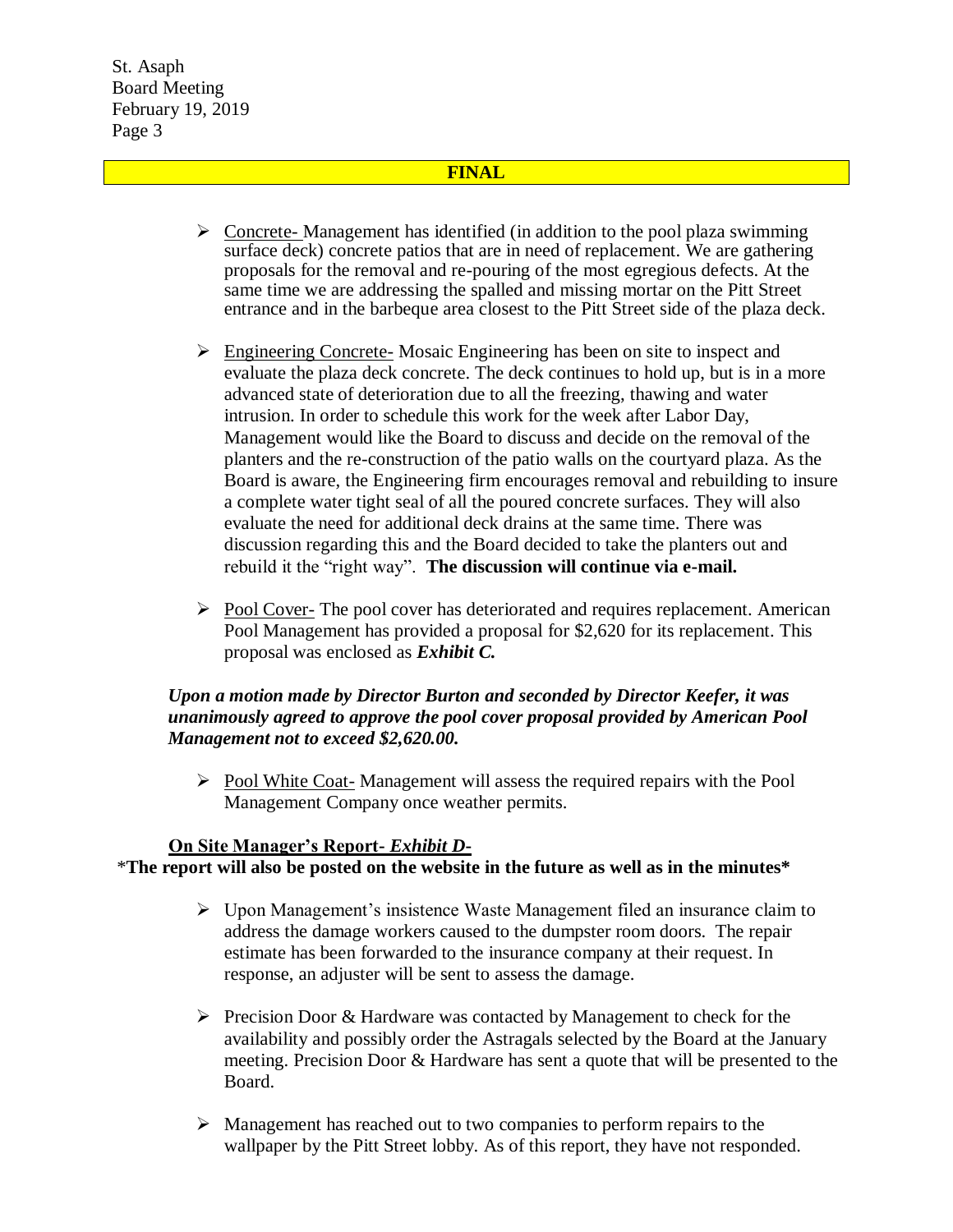#### **FINAL**

Management was given a referral who has been contacted and they will be onsite Thursday, February  $14<sup>th</sup>$  to assess and possibly repair the wallpaper.

- $\triangleright$  There are few patio units, specifically along Pitt Street, that are having drainage issues due to settlement and negative sloping. Two concrete companies have been contacted by Management to provide estimates to correct the problem. Management has requested these companies provide a quote to grind the sidewalk concrete slab near the surface parking lot.
- $\triangleright$  The new roof installation along Pitt Street and on Green Street is substantially complete. Management is meeting with the roof contractor on Thursday, February  $14<sup>th</sup>$  to discuss the next plan of action regarding the rest of the building repairs.
- $\triangleright$  Management is addressing the interior repairs of units that were damaged. Now that the roof is substantially complete, Management is more confident that the repairs can commence. All in-unit repairs should be completed by the end of the month.
- $\triangleright$  Property Service Group, Inc. has been contracted to replace the most unrepairable ageing drip pans in the garage. That project is expected to start soon.
- $\triangleright$  Site staff has cleaned all ceiling light fixtures in the garage and has replaced damaged ceilings tiles.
- $\triangleright$  The fire pump is run weekly and the auxiliary pipes in the garage are drained as needed. All flat roof surfaces and drains are checked and cleaned on a regular basis.
- $\triangleright$  The regular schedule of checking the building for needed repairs, replacement of burnt-out light bulbs and/or ballasts, and cleaning of common areas, to name a few, continues on a regular basis.

### **VIII. UNFINISHED BUSINESS**

- $\triangleright$  On January 17, 2019 Director Keane made a motion to retain American Pool Management for the management of the pool for the 2019 season, based on the recommendation of the Pool Committee Chair, Linda Burton. Director Bowman made a friendly amendment to extend that pool contract for the 2020 and 2021 seasons as well. *The motion was seconded by Director Keefer. The motion was passed unanimously. The motion was read to record.*
- On or about January 17, 2019, *a motion was made by Director Bowman to approve the Landscape agreement presented by Professional Grounds in the amount of \$13,639.44. The motion was seconded by Director Keane. The motion was passed unanimously. The motion was read to record.*